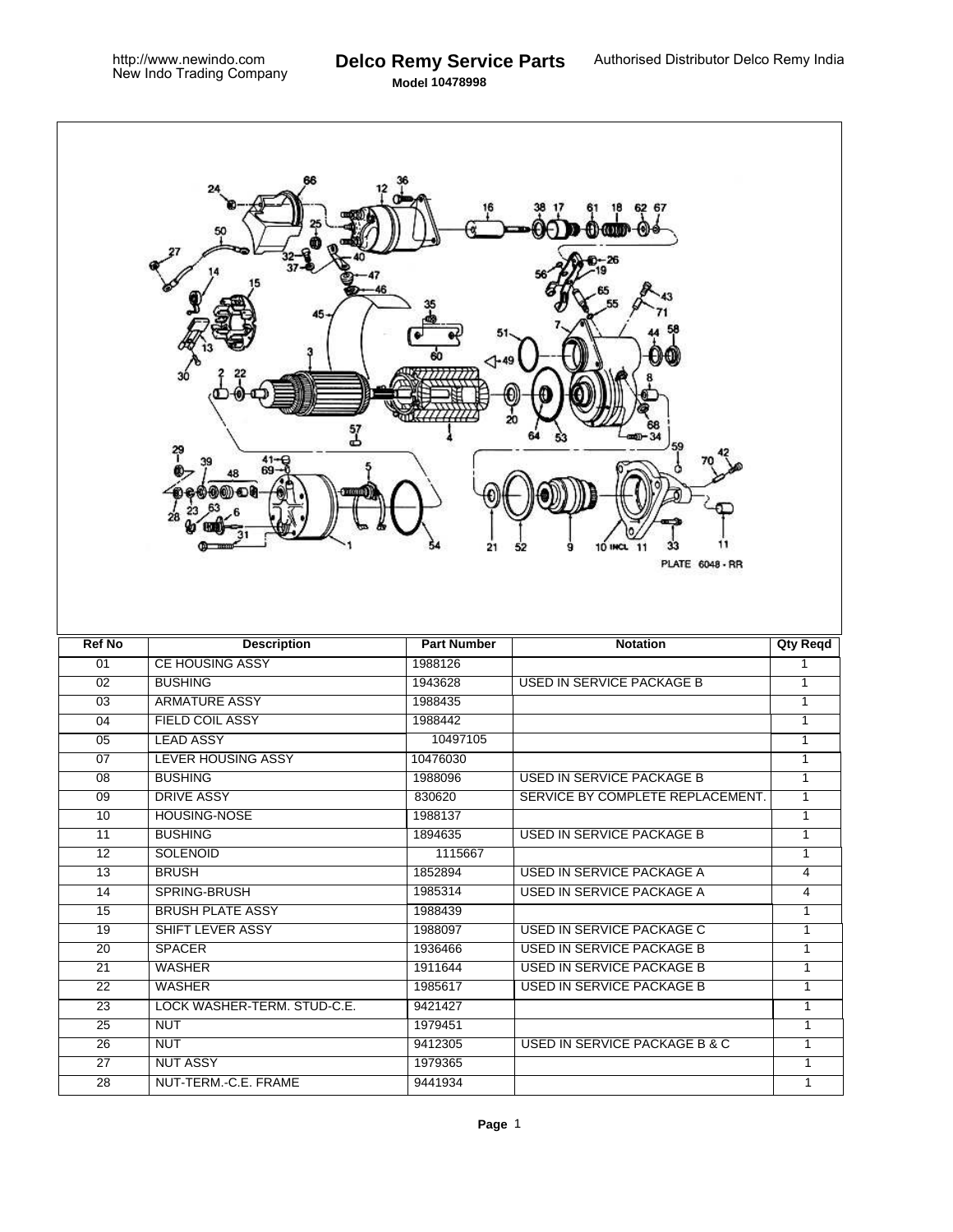**Model 10478998**

| 6267<br>57<br>بار<br>41-<br>10 INCL 11<br>21<br>52<br>9<br><b>PLATE 6048 - RR</b> |                                   |                    |                                                                              |                                |  |  |
|-----------------------------------------------------------------------------------|-----------------------------------|--------------------|------------------------------------------------------------------------------|--------------------------------|--|--|
| <b>Ref No</b>                                                                     | <b>Description</b>                | <b>Part Number</b> | <b>Notation</b>                                                              | <b>Qty Reqd</b>                |  |  |
| 29                                                                                | <b>NUT</b>                        | 1979451            |                                                                              | $\mathbf{1}$                   |  |  |
| $\overline{30}$                                                                   | <b>SCREW</b>                      | 10467191           |                                                                              | $\overline{2}$                 |  |  |
| $\overline{30}$                                                                   | <b>SCREW</b>                      | 10467191           | USED IN SERVICE PACKAGE A                                                    | $\overline{2}$                 |  |  |
| $\overline{31}$                                                                   | <b>SCREW ASSY</b>                 | 10499635           | <b>USED IN SERVICE PACKAGE A &amp; B</b>                                     | $\overline{4}$                 |  |  |
| $\overline{32}$                                                                   | <b>BOLT</b>                       | 10497770           |                                                                              | $\mathbf{1}$                   |  |  |
| $\overline{33}$                                                                   | <b>SCREW</b>                      | 10499637           |                                                                              | 6                              |  |  |
| $\overline{34}$                                                                   | <b>BOLT</b>                       | 10499639           |                                                                              | $\overline{5}$                 |  |  |
| $\overline{35}$                                                                   | <b>SCREW</b>                      | 10499632           |                                                                              | 8                              |  |  |
| $\overline{36}$                                                                   | <b>BOLT</b>                       | 10497770           |                                                                              | 3                              |  |  |
| 39                                                                                | <b>WASHER</b><br><b>CONNECTOR</b> | 30205              |                                                                              |                                |  |  |
| 40                                                                                |                                   |                    |                                                                              | $\mathbf{1}$                   |  |  |
| 41                                                                                |                                   | 10476198           |                                                                              | $\mathbf{1}$                   |  |  |
| 42                                                                                | <b>CUP</b>                        | 1985246            | <b>USED IN SERVICE PACKAGE B</b>                                             | $\mathbf{1}$                   |  |  |
| 43                                                                                | CUP                               | 1978756            | <b>USED IN SERVICE PACKAGE B</b>                                             | $\mathbf{1}$                   |  |  |
|                                                                                   | CUP                               | 1985246            | <b>USED IN SERVICE PACKAGE B</b>                                             | $\overline{1}$                 |  |  |
| 44                                                                                | <b>GASKET</b>                     | 1964857            | <b>USED IN SERVICE PACKAGE B &amp; C</b>                                     | $\mathbf{1}$                   |  |  |
| $\overline{45}$                                                                   | <b>INSULATOR</b>                  | 1988100            |                                                                              | 1                              |  |  |
| 46                                                                                | <b>INSULATOR-TERMINAL</b>         | 1988339            |                                                                              | 1                              |  |  |
| 47                                                                                | <b>INSULATOR-TERMINAL</b>         | 1988340            |                                                                              | $\overline{1}$                 |  |  |
| 48                                                                                | <b>SERVICE PKG, INSULATION</b>    | 10495183           |                                                                              | $\overline{1}$                 |  |  |
| 50                                                                                | <b>LEAD ASSY</b>                  | 10497105           |                                                                              | $\overline{1}$                 |  |  |
| 51                                                                                | O RING                            | 1985304            | USED IN SERVICE PACKAGE B & C                                                | $\overline{1}$                 |  |  |
| 52<br>53                                                                          | O RING<br>O RING                  | 1851960<br>1916272 | <b>USED IN SERVICE PACKAGE B &amp; C</b><br><b>USED IN SERVICE PACKAGE B</b> | $\mathbf{1}$<br>$\overline{1}$ |  |  |